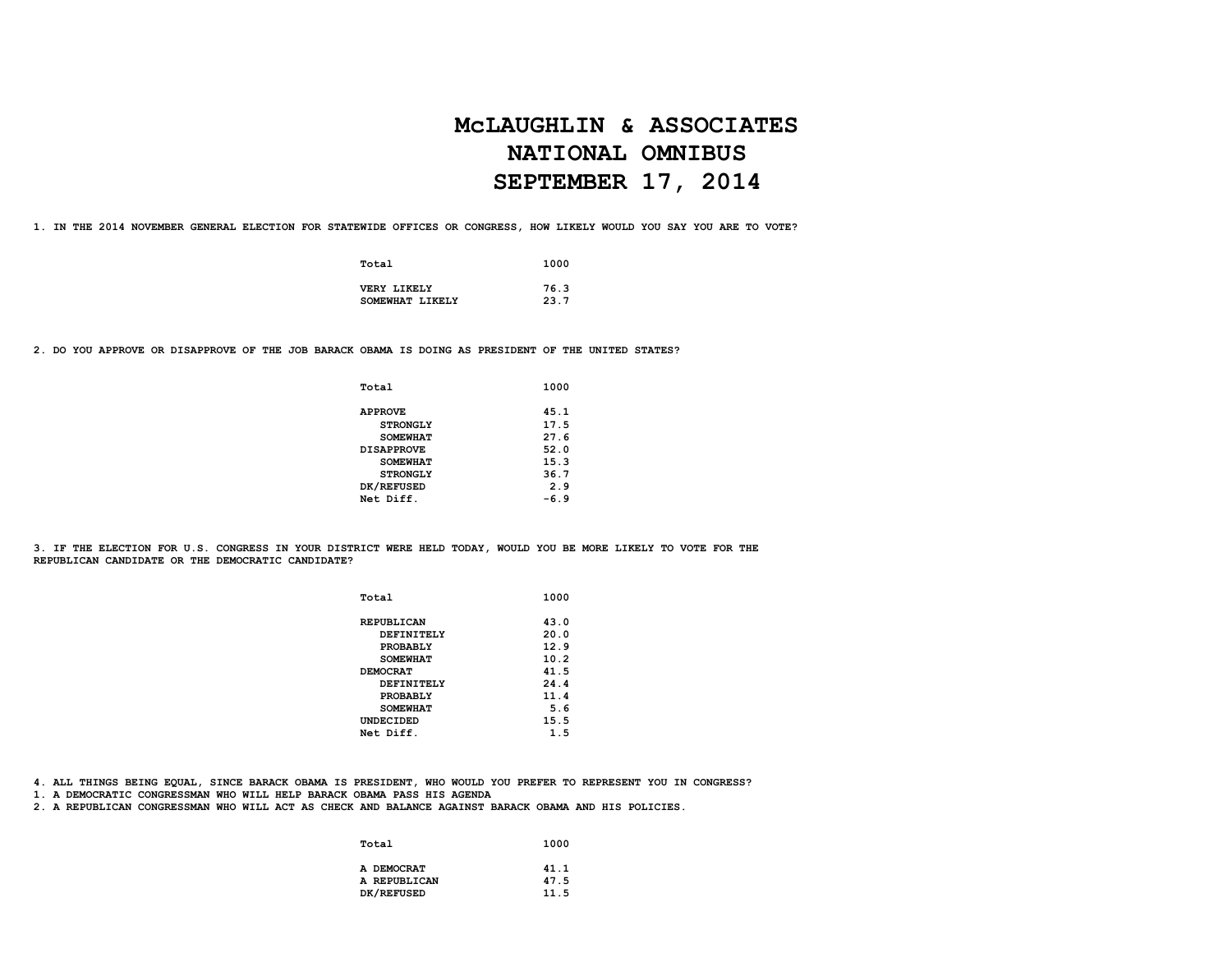**5. A LOT OF AMERICANS ARE FED UP WITH TYPICAL WASHINGTON POLITICS. WHO DO YOU THINK IS MOST RESPONSIBLE FOR OUR BROKEN POLITICAL SYSTEM?**

| Total                  | 1000                                 |
|------------------------|--------------------------------------|
| <b>OBAMA/DEMOCRATS</b> | 27.5<br>25.4                         |
|                        | 41.3                                 |
| DK/REFUSED             | 5.8                                  |
|                        | REPUBLICANS/TEA PARTY<br><b>BOTH</b> |

**6. WHO DO YOU BELIEVE HAS THE STRONGER ISSUE PLATFORM TO GET YOUR VOTE FOR CONGRESS IN THE NOVEMBER ELECTION?**

| Total              | 1000 |
|--------------------|------|
| <b>DEMOCRATS</b>   | 34.4 |
| <b>REPUBLICANS</b> | 34.0 |
| <b>BOTH</b>        | 19.4 |
| DK/REFUSED         | 12.3 |
|                    |      |

**7. DO YOU APPROVE OR DISAPPROVE OF THE PATIENT PROTECTION AND AFFORDABLE CARE ACT, ALSO KNOWN "OBAMACARE?"**

| Total             | 1000   |
|-------------------|--------|
| <b>APPROVE</b>    | 42.8   |
| <b>STRONGLY</b>   | 19.1   |
| <b>SOMEWHAT</b>   | 23.7   |
| <b>DISAPPROVE</b> | 51.6   |
| <b>SOMEWHAT</b>   | 15.2   |
| <b>STRONGLY</b>   | 36.4   |
| DK/REFUSED        | 5.6    |
| Net Diff.         | $-8.8$ |
|                   |        |

**8. WHICH COMES CLOSEST TO YOUR VIEW OF THE PATIENT PROTECTION AND AFFORDABLE CARE ACT, COMMONLY KNOWN AS OBAMACARE?**

**1. IT SHOULD REMAIN THE LAW OF THE LAND, EITHER IN ITS CURRENT FORM OR IN AMENDED FORM.**

**2. IT SHOULD BE REPEALED AND REPLACED WITH A CONSERVATIVE ALTERNATIVE THAT AIMS TO LOWER HEALTH COSTS AND HELP PEOPLE GET INSURANCE.**

**3. IT SHOULD BE REPEALED BUT NOT REPLACED WITH AN ALTERNATIVE**

| Total | 1000                          |
|-------|-------------------------------|
|       | 31.9<br><b>REMAIN LAW</b>     |
|       | REPEALED/REPLACED<br>44.3     |
|       | REPEALED/NOT REPLACED<br>15.5 |
|       | DK/REFUSED<br>8.3             |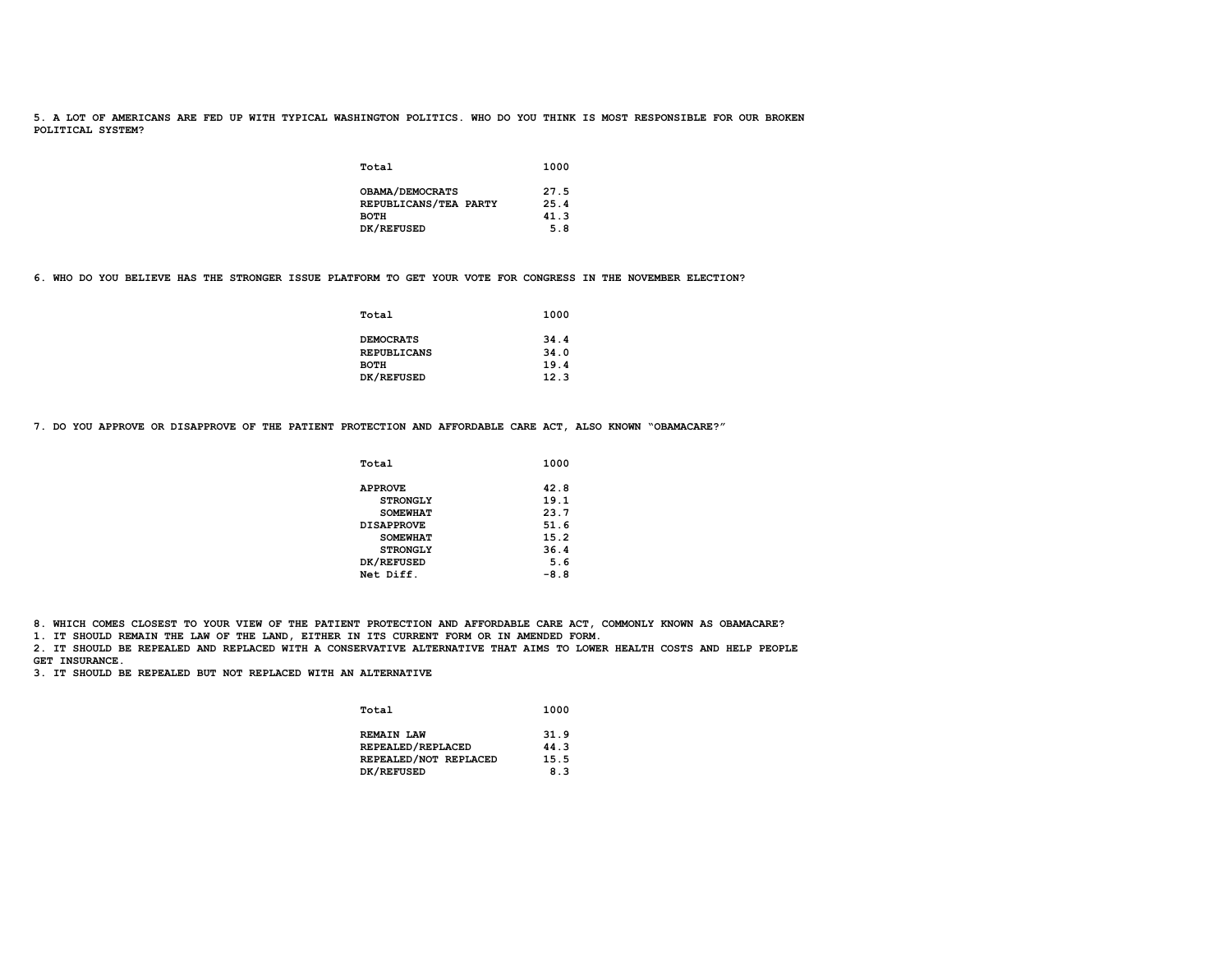**9. WOULD YOU SUPPORT OR OPPOSE REPEALING AND REPLACING OBAMACARE WITH A CONSERVATIVE ALTERNATIVE THAT WOULD SAVE \$1 TRILLION, REDUCE PREMIUMS, ENHANCE ACCESS TO DOCTORS, AND INCREASE THE NUMBER OF PEOPLE WITH PRIVATE INSURANCE BY 6 MILLION, BUT WOULD COVER 6 MILLION FEWER PEOPLE OVERALL BECAUSE FEWER PEOPLE WOULD BE ON MEDICAID?**

| Total           | 1000 |
|-----------------|------|
| <b>SUPPORT</b>  | 59.1 |
| <b>STRONGLY</b> | 26.4 |
| <b>SOMEWHAT</b> | 32.7 |
| <b>OPPOSE</b>   | 26.3 |
| <b>SOMEWHAT</b> | 11.2 |
| <b>STRONGLY</b> | 15.1 |
| DK/REFUSED      | 14.5 |
| Net Diff.       | 32.8 |
|                 |      |

**10. DO YOU APPROVE OR DISAPPROVE OF HAVING TAXPAYERS BAIL OUT PRIVATE INSURANCE COMPANIES WHO LOSE MONEY SELLING HEALTH INSURANCE UNDER OBAMACARE?**

| Total             | 1000    |
|-------------------|---------|
| <b>APPROVE</b>    | 17.7    |
| <b>STRONGLY</b>   | 6.9     |
| <b>SOMEWHAT</b>   | 10.8    |
| <b>DISAPPROVE</b> | 72.8    |
| <b>SOMEWHAT</b>   | 19.5    |
| <b>STRONGLY</b>   | 53.3    |
| DK/REFUSED        | 9.5     |
| Net Diff.         | $-55.0$ |

**11. WOULD YOU BE MORE OR LESS LIKELY TO SUPPORT A MEMBER OF CONGRESS WHO VOTES TO STOP THE TAXPAYER BAILOUT OF INSURANCE COMPANIES? IF IT MAKES NO DIFFERENCE, JUST SAY SO.**

| 57.6<br>MORE LIKELY<br>28.9<br><b>MUCH</b><br>28.7<br><b>SOMEWHAT</b><br>15.1<br>LESS LIKELY<br>8.7<br><b>SOMEWHAT</b><br>6.4<br><b>MUCH</b><br>17.2<br><b>NO DIFFERENCE</b><br>DK/REFUSED<br>10.1<br>Net Diff.<br>42.5 | Total | 1000 |
|-------------------------------------------------------------------------------------------------------------------------------------------------------------------------------------------------------------------------|-------|------|
|                                                                                                                                                                                                                         |       |      |
|                                                                                                                                                                                                                         |       |      |
|                                                                                                                                                                                                                         |       |      |
|                                                                                                                                                                                                                         |       |      |
|                                                                                                                                                                                                                         |       |      |
|                                                                                                                                                                                                                         |       |      |
|                                                                                                                                                                                                                         |       |      |
|                                                                                                                                                                                                                         |       |      |
|                                                                                                                                                                                                                         |       |      |

**12. WHEN FILING YOUR FEDERAL INCOME TAXES, WOULD YOU SAY YOU…?**

**1. HAVE ENOUGH DEDUCTIONS THAT YOU EITHER PAY NO TAXES OR GET A REFUND**

**2. STILL END UP PAYING FEDERAL INCOME TAXES?**

| Total               | 1000 |
|---------------------|------|
| PAY NO TAXES/RETURN | 54.2 |
| PAY INCOME TAXES    | 33.0 |
| DK/REFUSED          | 12.8 |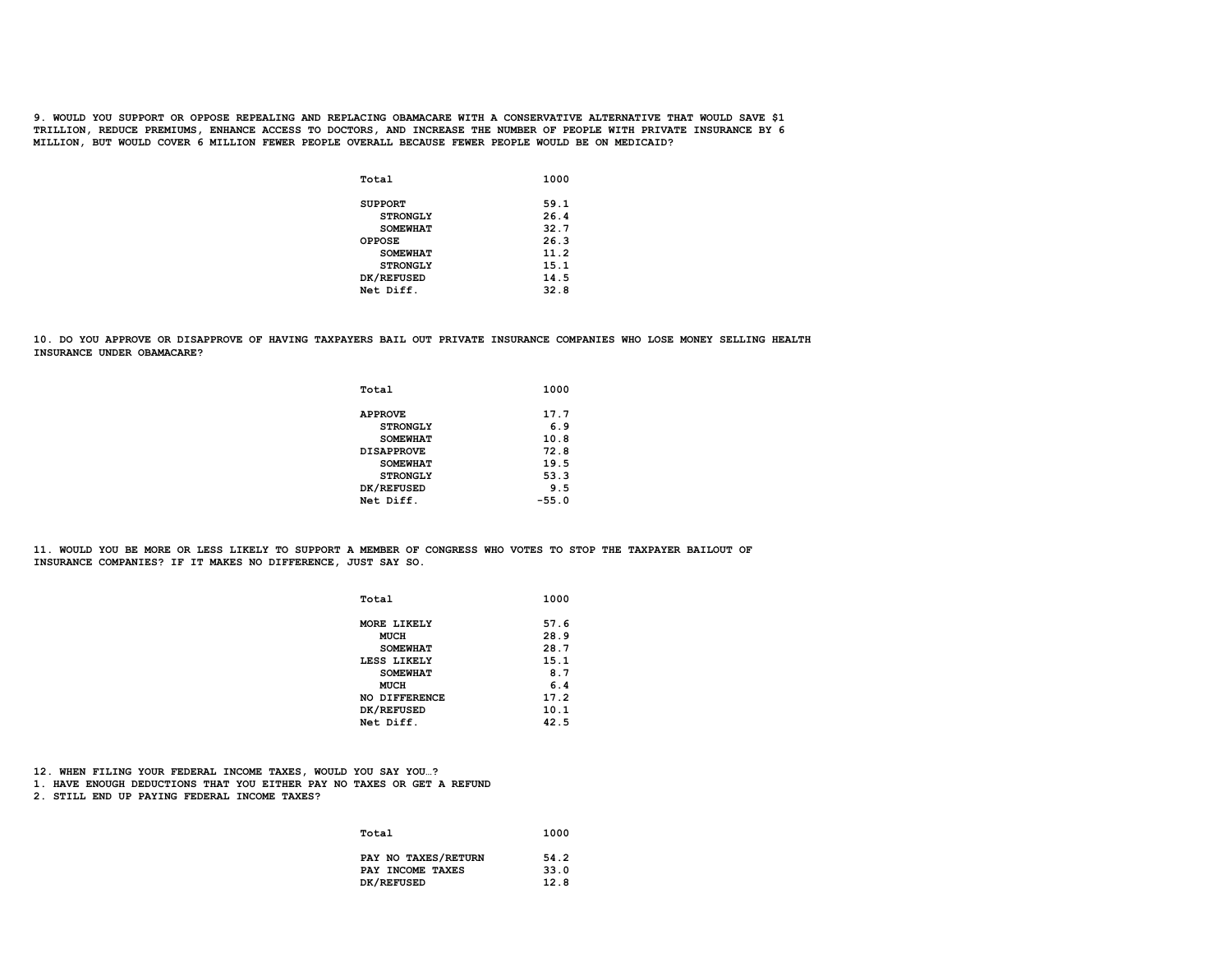# **13. FROM THE FOLLOWING LIST, WHAT SOCIAL NETWORKS DO YOU USE?**

| Total            | 1000 |
|------------------|------|
| <b>FACEBOOK</b>  | 79.5 |
| GOOGLE +         | 34.7 |
| TWITTER          | 29.5 |
| LINKED-IN        | 22.8 |
| <b>PINTEREST</b> | 21.3 |
| <b>INSTAGRAM</b> | 17.6 |
| TUMBLR           | 8.1  |
| <b>SNAPCHAT</b>  | 6.8  |
| <b>REDDIT</b>    | 4.1  |
| <b>OTHER</b>     | 3.3  |
| DK/REFUSED       | 11.4 |

### **14. OF ALL THE PERSONAL TELEPHONE CALLS THAT YOU RECEIVE, THAT IS CALLS NOT RELATED TO YOUR JOB, DO YOU…?**

| Total          | 1000 |
|----------------|------|
| CELL PHONE     | 57.3 |
| <b>ONLY</b>    | 38.1 |
| <b>MOSTLY</b>  | 19.2 |
| BOTH EQUALLY   | 20.4 |
| <b>MOSTLY</b>  | 14.9 |
| <b>ONLY</b>    | 7.4  |
| LANDLINE PHONE | 22.3 |

**15. THINKING ABOUT A POLITICAL PARTY, WOULD YOU CONSIDER YOURSELF A…?**

| Total             | 1000 |
|-------------------|------|
| REPUBLICAN        | 32.0 |
| <b>DEMOCRAT</b>   | 38.0 |
| INDEPENDENT/OTHER | 30.0 |

**16. IF YOU WERE TO LABEL YOURSELF, WOULD YOU SAY YOU ARE A LIBERAL, A MODERATE, OR A CONSERVATIVE IN YOUR POLITICAL BELIEFS?**

| Total               | 1000 |
|---------------------|------|
| <b>LIBERAL</b>      | 29.3 |
| <b>VERY</b>         | 12.5 |
| <b>SOMEWHAT</b>     | 16.8 |
| <b>MODERATE</b>     | 38.2 |
| <b>SOMEWHAT</b>     | 20.0 |
| <b>VERY</b>         | 12.5 |
| <b>CONSERVATIVE</b> | 32.5 |
| Mean                | 3.03 |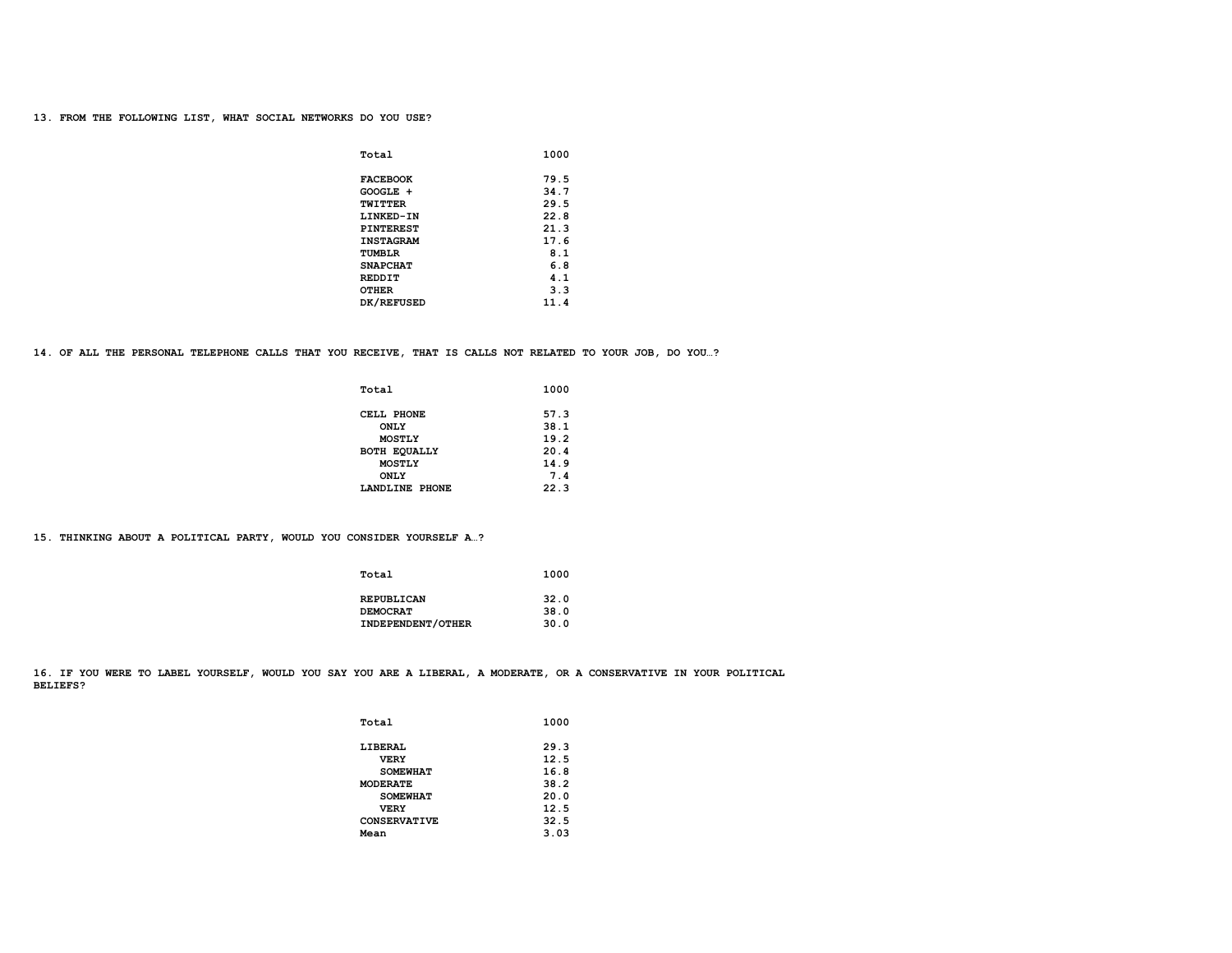## **17. WHAT IS YOUR ANNUAL HOUSEHOLD INCOME?**

| Total         | 1000                     |
|---------------|--------------------------|
| UNDER \$20k   | 16.8                     |
| \$20-\$40k    | 25.9                     |
| $$40 - $60k$  | 21.0                     |
| $$60 - $100k$ | 22.0                     |
| \$100-\$150k  | 9.8                      |
| \$150-\$200k  | 2.5                      |
| \$200-\$250k  | 1.0                      |
| OVER 250k     | 1.0                      |
| DK/REFUSED    | $\overline{\phantom{0}}$ |
| Mean          | 60148                    |

### **18. WHAT IS YOUR CURRENTLY MARITAL STATUS?**

| Total             | 1000 |
|-------------------|------|
| <b>SINGLE</b>     | 30.4 |
| NEVER MARRIED     | 22.4 |
| LIVE W/SIG. OTHER | 8.0  |
| <b>MARRIED</b>    | 52.5 |
| <b>SEPARATED</b>  | 1.5  |
| <b>DIVORCED</b>   | 11.8 |
| <b>WIDOWED</b>    | 3.8  |
|                   |      |

**19. HOW WOULD YOU DESCRIBE YOUR PRESENT EMPLOYMENT SITUATION – A JOB IN THE PRIVATE SECTOR, A JOB WITH THE GOVERNMENT, SELF-EMPLOYED, HOMEMAKER, STUDENT, RETIRED OR NOT EMPLOYED?**

| Total                | 1000 |
|----------------------|------|
| <b>EMPLOYED</b>      | 47.9 |
| PRIVATE SECTOR       | 32.1 |
| <b>GOVERNMENT</b>    | 4.0  |
| <b>SELF-EMPLOYED</b> | 11.8 |
| <b>HOMEMAKER</b>     | 10.6 |
| <b>STUDENT</b>       | 3.6  |
| <b>RETIRED</b>       | 26.3 |
| <b>NOT EMPLOYED</b>  | 11.6 |

**20. WHAT IS YOUR RELIGION?** 

| Total                | 1000 |
|----------------------|------|
| <b>PROTESTANT</b>    | 48.1 |
| CATHOLIC             | 28.8 |
| <b>JEWISH</b>        | 3.1  |
| <b>MUSLIM</b>        | 1.0  |
| <b>MORMON</b>        | 2.1  |
| EASTERN/GREEK/ORTHO. | 0.2  |
| <b>BUDDHIST</b>      | 1.1  |
| ATHEIST/AGNOSTIC     | 13.1 |
| <b>OTHER</b>         | 2.7  |
| <b>REFUSED</b>       | -    |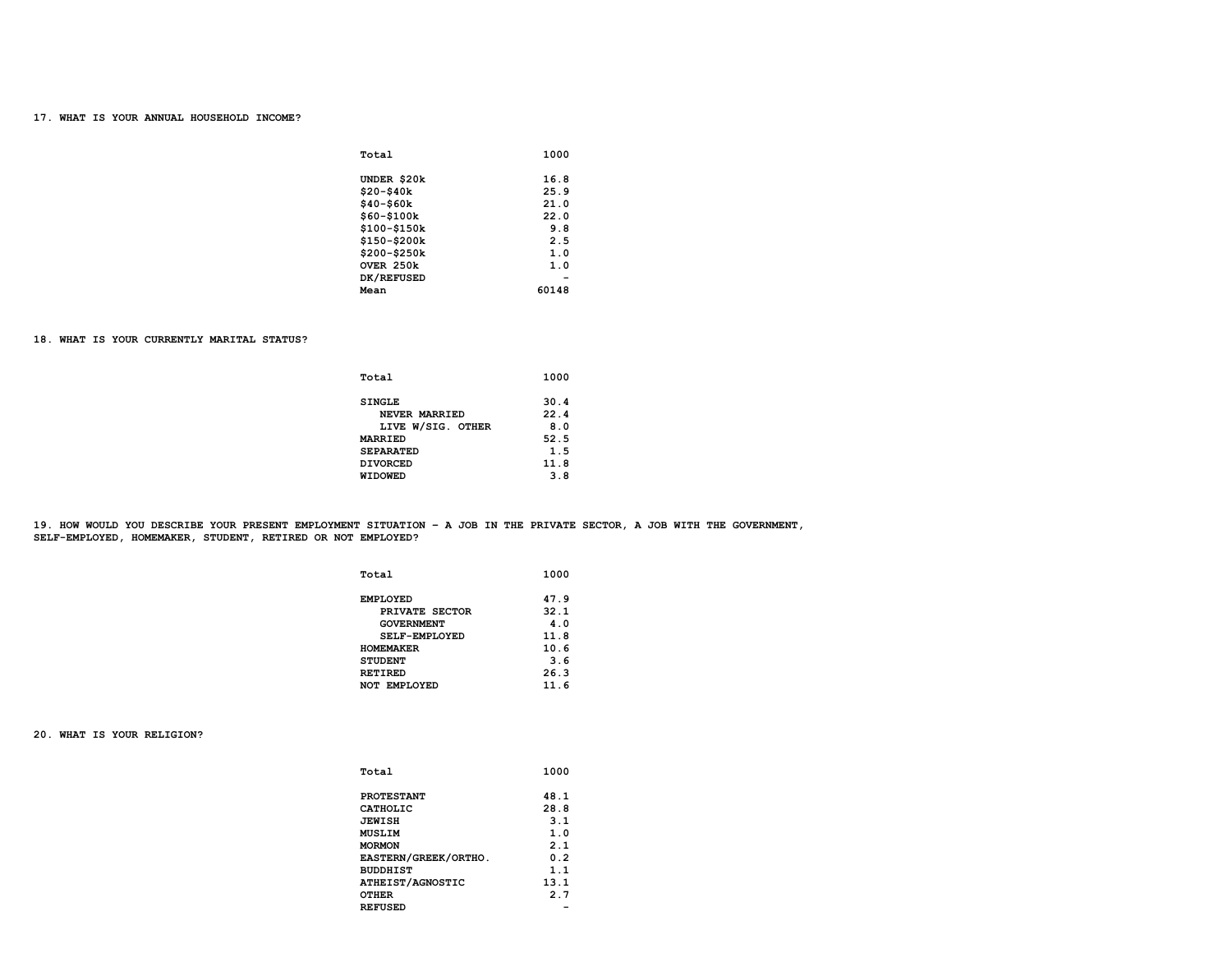## **21. DO YOU CONSIDER YOURSELF AN EVANGELICAL OR BORN-AGAIN CHRISTIAN? (ASKED ONLY TO PROTESTANTS)**

| Total Answering | 481                      |
|-----------------|--------------------------|
| YES             | 55.5                     |
| <b>NO</b>       | 44.5                     |
| DK/REFUSED      | $\overline{\phantom{0}}$ |

**22. WHAT TYPE OF DEVICE DID YOU USE TO COMPLETE THIS SURVEY?** 

| Total                    | 1000 |
|--------------------------|------|
| <b>DESKTOP</b>           | 43.6 |
| LAPTOP                   | 41.0 |
| <b>TABLET</b>            | 7.3  |
| MOBILE DEVICE/CELL-PHONE | 8.1  |
| DK/REFUSED               | -    |

**23. ARE YOU OR IS A MEMBER OF YOUR IMMEDIATE FAMILY FROM A LATINO, HISPANIC OR SPANISH SPEAKING BACKGROUND?** 

| Total | 1000 |
|-------|------|
| YES   | 12.0 |
| NO    | 88.0 |

## **24. WHAT IS YOUR MAIN RACIAL BACKGROUND?**

| Total            | 1000 |
|------------------|------|
| <b>HISPANIC</b>  | 12.0 |
| AFRICAN AMERICAN | 13.3 |
| <b>ASIAN</b>     | 3.5  |
| <b>WHITE</b>     | 69.5 |
| <b>OTHER</b>     | 1.7  |
|                  |      |

**25. WHAT IS YOUR AGE? ARE YOU BETWEEN…** 

| Total     | 1000  |
|-----------|-------|
| $18 - 29$ | 16.4  |
| $30 - 40$ | 17.7  |
| $41 - 55$ | 26.6  |
| $56 - 65$ | 21.4  |
| OVER 65   | 17.9  |
| Mean      | 48.38 |